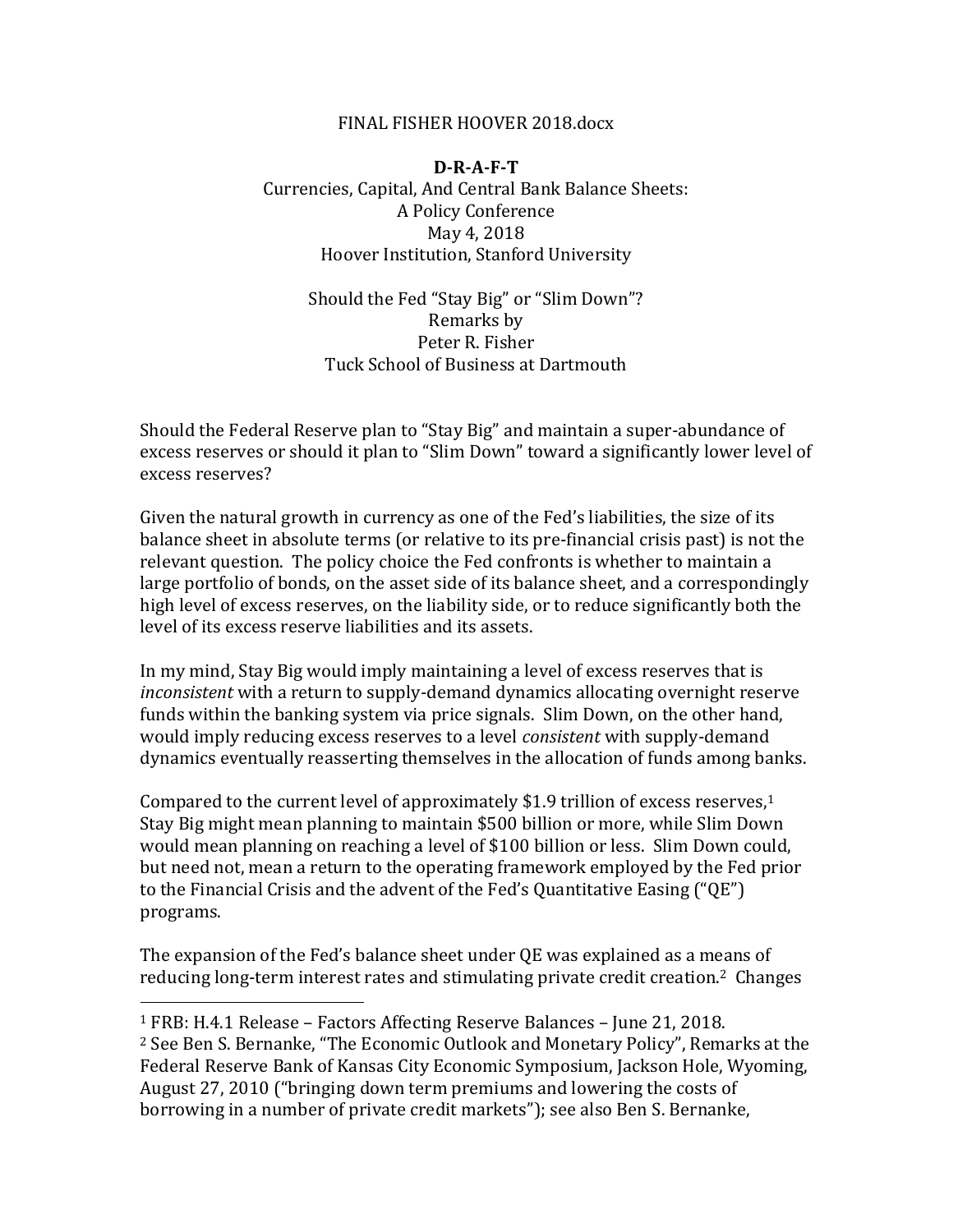in the size and composition of the balance sheet were the means by which the Fed sought to stimulate aggregate demand through the "portfolio rebalance channel" to ease credit conditions and, thereby, encourage an expansion of private credit.<sup>3</sup> But the explanations offered, so far, in support of Stay Big are not made in the same terms. Rather, the focus has been on the mechanics of the Fed's operating procedures, the management of the very short-end of the yield curve and on improving financial stability.

The influence of the Fed's balance sheet on the term structure of interest rates and in stimulating or retarding private credit creation should be central in the debate about whether the Fed should Stay Big or Slim Down. In these terms, the costs of Stay Big appear to be significant while the purported benefits of Stay Big are sketchy and raise more questions than they answer.

# *Specifying my priors*

l

My view is that QE1 (2008 to 2010) had a positive impact in liquefying the banking system during and immediately after the Financial Crisis and that it prevented more, and more rapid, deleveraging of the U.S. financial system. But I am deeply skeptical about the efficacy of QE2 and QE3 (2010 to 2016) in stimulating aggregate demand.

It is hard for us to know, with any confidence, what would have happened in the absence of QE. But we do have the imperfect counterfactual of history. Reinhart and Rogoff have provided us with a disciplined, 800-year review of the relevant economic history and they conclude that it has taken approximately eight to ten years for a country's economic activity to recover from a significant financial crisis.<sup>4</sup> The experience of the U.S. economy over the last decade is entirely consistent with this history. As we did no better "this time" it is hard to conclude that the extraordinary monetary policies pursued by the Fed made much difference. Also, recent work by Greenlaw, et al, suggests that the burden of proof for QE's effectiveness in stimulating aggregate demand has not been met.<sup>5</sup>

<sup>&</sup>quot;Monetary Policy Since the Onset of the Crisis", Remarks at the Federal Reserve Bank of Kansas City Economic Symposium, Jackson Hole, Wyoming, August 31, 2012, ("Declining yields and rising asset prices ease overall financial conditions and stimulate economic activity through channels similar to those for conventional monetary policy.")

<sup>3</sup> See Bernanke, Jackson Hole, 2010.

<sup>4</sup> Carmen M. Reinhart and Kenneth S. Rogoff, "Recovery from Financial Crises: Evidence from 100 Episodes", American Economic Review, Vol. 104, No. 5, May 2014 (pp. 50-55); see also Carmen M. Reinhart and Kenneth S. Rogoff, *This Time is Different – Eight Centuries of Financial Folly,* Princeton University Press (2009). <sup>5</sup> David Greenlaw, James D. Hamilton, Ethan Harris, Kenneth D. West, "A Skeptical View of the Impact of the Fed's Balance Sheet", NBER Working Paper No. 24687, June 2018.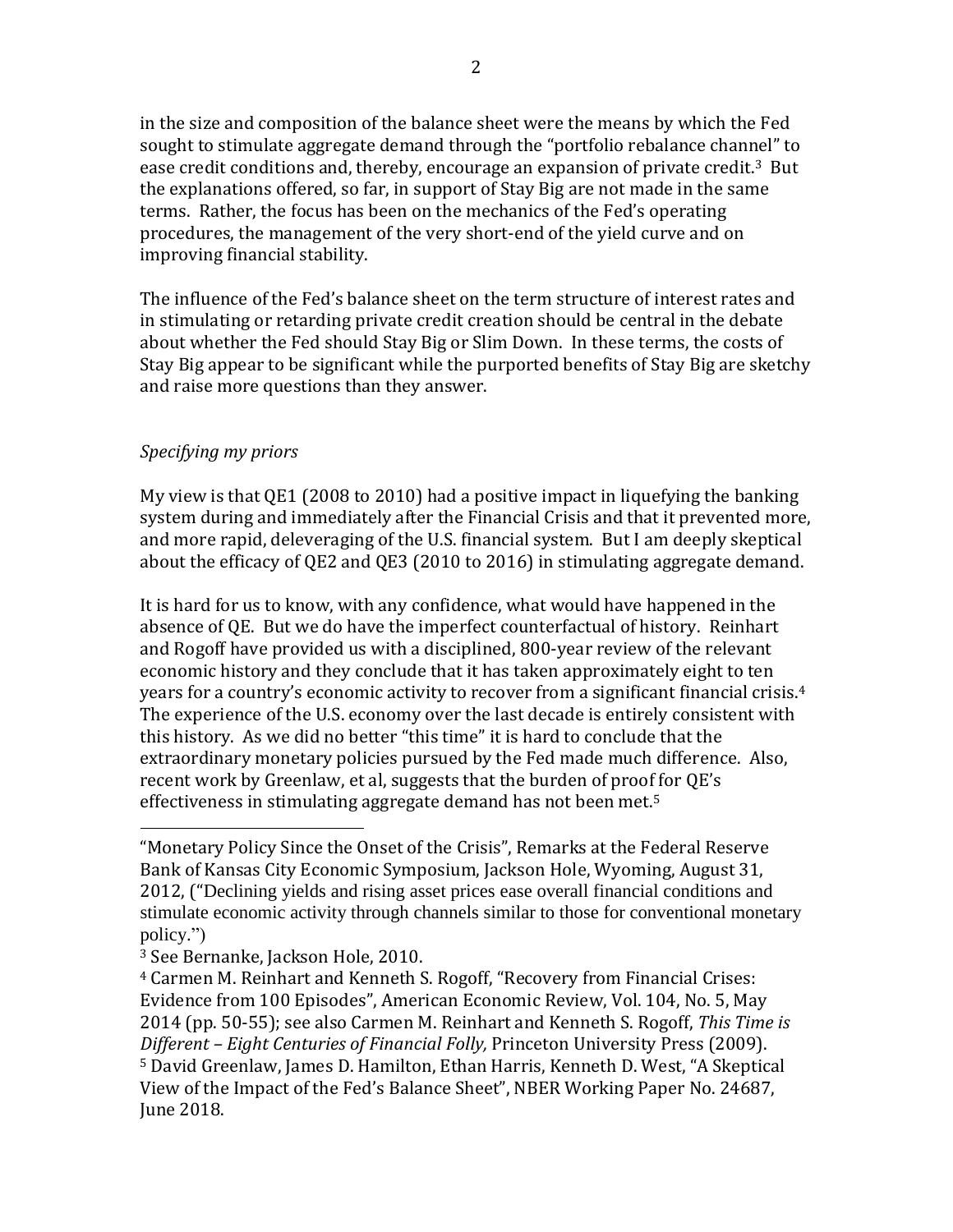Thus, in my view, the use of QE "next time" should not be presumed, as former Chair Yellen appeared to do.<sup>6</sup> The effectiveness (in the past) and the appropriateness (in the future) of the use of quasi-fiscal powers by the Fed through QE should be addressed on the merits. The Fed should not simply rely on claiming that the burden of proof is on QE's side, nor rely upon the maintenance of a large balance sheet as imply the benefit of incumbency for QE.

Planning to fight the last war is likely to be mistake. The political landscape is unlikely always to provide a vacuum in which usurping fiscal powers will be tolerated by either Congress or the executive branch.

I also believe that much of the current debate about the size of the Fed's balance sheet is misdirected, particularly discussion about floors and corridors for the management of overnight interest rates on reserve balances.

The Fed, like any central bank, can use either administered rates or a targeted market rate as the reference point for the expected path of short-term interest rates. Too much is made of which one can more effectively "control" overnight interest rates. This is a minor issue. Prior to the advent of the Euro, the Deutsche Bundesbank both shifted back and forth between variable-rate and fixed-rate repurchase transactions, and often choose to emphasize either its Discount or Lombard rates in its communications.

The Fed has always used a combination of administered and market rates and this will likely always be the case. All that really matters for implementation of monetary policy is that there *be* a reference point for the expected path of shortterm interest rates. For this purpose, the Fed can use administered rates, such as interest of excess reserves or the discount rate, or the Fed can use a "market rate" like the Fed Funds rate.

Even with the extremely high levels of excess reserves at present, the Fed continues to communicate its policy intentions expressed in terms of the federal funds rate.<sup>7</sup> This is at least suggestive of the idea that the technical framework for monetary operations need not constrain the Fed in how it communicates about the expected path of short-term interest rates.

Given the very high level of excess reserves at present, a decision to move toward Slim Down would, of course, require continued reliance on administered rates for some time, even if intending to put more emphasis on a targeted market rate in the future.

<sup>6</sup> Janet L. Yellen, "The Federal Reserve's Monetary Policy Toolkit: Past, Present and Future", Remarks at Federal Reserve Bank of Kansas City Symposium, Jackson Hole, Wyoming, August 26, 2016.

<sup>7</sup> See Federal Reserve press release, June 13, 2018.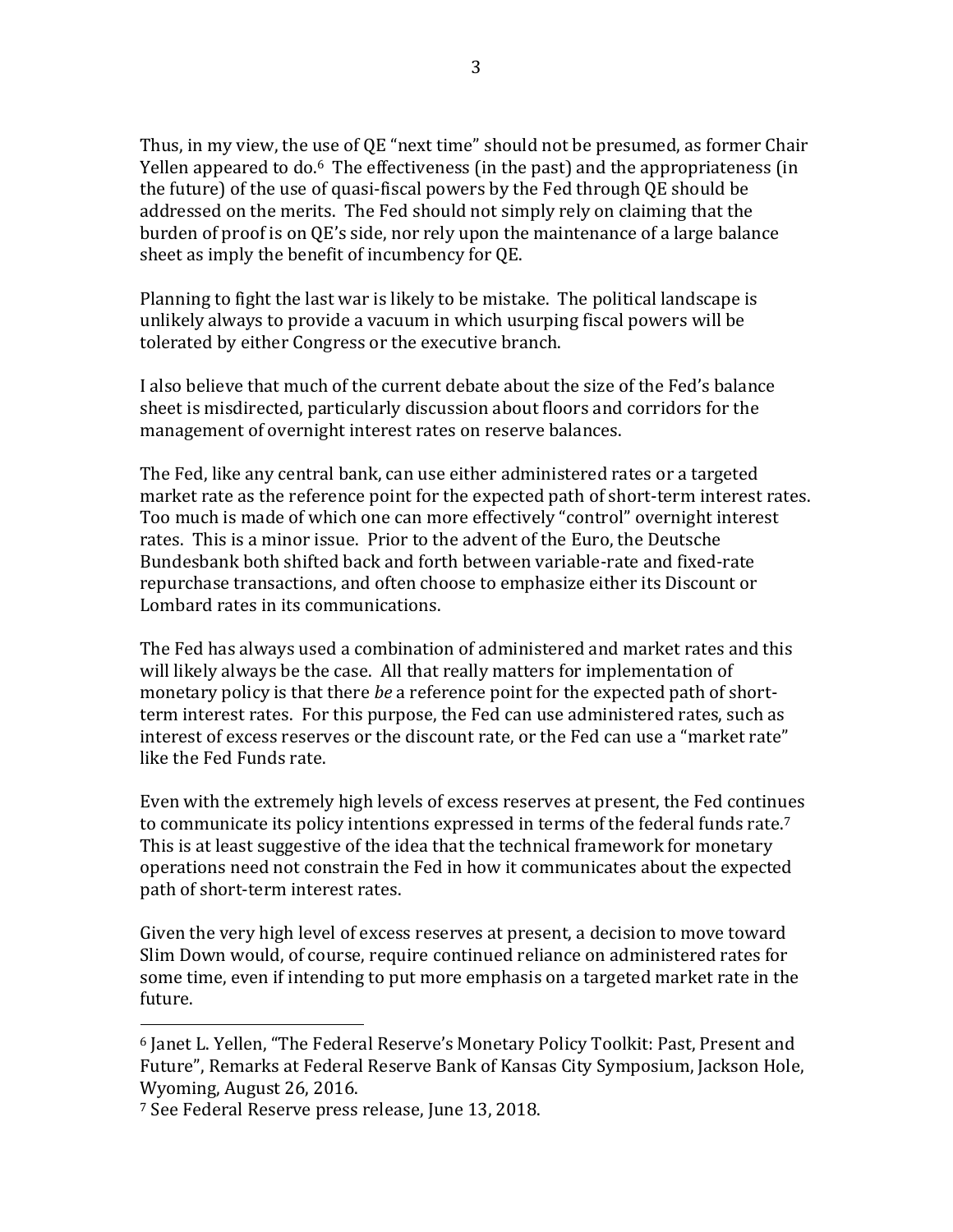## *The costs of Stay Big are significant*

Maintaining a large Fed balance sheet and a correspondingly high level of excess reserves will be likely impose significant costs on the effectiveness of monetary policy, by constraining the Fed's ability to influence the level of long-term interest rates, by limiting the effectiveness of any future use of the Fed's balance sheet to stimulate the economy, and by impeding the efficient allocation of funds with the banking system via price signals.

*Influence on long-term interest rates.* Maintaining high levels of excess reserves will be likely to diminish the Fed's ability to influence long-term interest rates and the shape of the yield curve. A perpetually available, super-abundant supply of excess reserves will tend to increase demand for long-term government securities from what it might have been without such a high-level of excess reserves. This was precisely one of the key rationales for QE in the first place.<sup>8</sup>

By purchasing government securities (and agency securities), and expanding the supply of reserves, the Fed sought to reduce long-term interest rates both directly, by its own purchases, and indirectly by encouraging market participants to replace the duration they had lost by purchasing longer-dated instruments themselves.<sup>9</sup> In this way, QE pushed demand out the yield curve. Stay Big leaves it there.

The market, as whole, has a certain demand for duration. It is unlikely that the supply of zero duration assets (in the form of excess reserves), can by itself change the market preference for duration. So by maintaining a Stay Big level of excess reserves the Fed continues to use its balance sheet to stimulate demand for longerduration assets, dragging down the level of long-term rates.

Consider the reserve. At some point the Fed might want to see higher long-term interest rates or a steeper yield curve. How would Stay Big enhance the Fed's ability to influence long-term rates *regardless of sign?* How would a high level of excess reserves help the Fed *increase* long-term interest rates?

You can also think of this by analogy to Gresham's Law that "bad money drives out good money". In this case, the super-abundance of the "bad money" of zeroduration central bank liabilities leads to the hoarding of positive-duration "good money" of central government liabilities, pulling down the level of long-term interest rates.<sup>10</sup>

l

<sup>8</sup> See Bernanke, Jackson Hole, 2010 and 2012.

<sup>&</sup>lt;sup>9</sup> See Bernanke, Jackson Hole, 2010 and 2012.

<sup>&</sup>lt;sup>10</sup> For an extended discussion of the analogy to Gresham's Law, see Peter R. Fisher, "What is money and who says so", remarks at SUERF/Bank of Finland Conference, Helsinki, 3 July 2015, SUERF Policy Note, Issue No. 1, September 2015.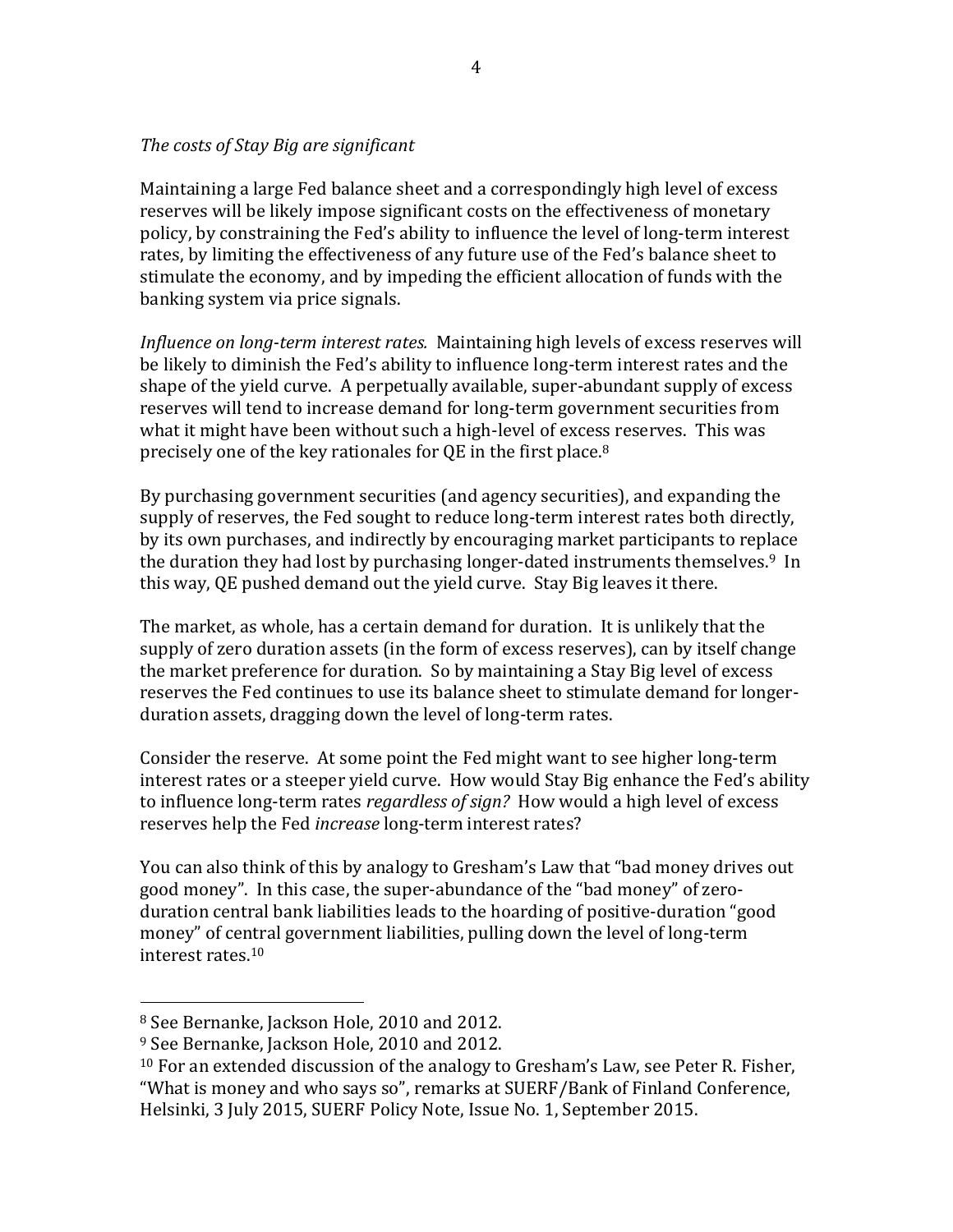So, maintaining a large balance sheet is likely to be causing the yield curve to be flatter than it otherwise would be.

Perhaps the Fed is happy with the current, almost flat yield curve.<sup>11</sup> In which case, perhaps it intends to hold down the level of long-term rates. If so, the Fed should explain that maintaining a high level of excess reserves is an ongoing policy choice aimed compressing the term premium from what it would otherwise be.

*The effectiveness of QE "next time".* A Stay Big level of excess reserves will be likely to reduce the effectiveness of any future use of QE.

As noted, I am skeptical that QE2 and QE3 stimulated aggregate demand in the economy. I may be wrong. More importantly, former Chair Yellen took the position that any and all of the extraordinary actions the Fed took, including specifically QE, should be and will be available to the Fed to use in the next down turn and, particularly, if the Fed is again constrained by the effective lower boundary of interest rates.<sup>12</sup>

But if the Fed does choose to Stay Big, then "next time" it will be starting with an enlarged balance sheet and already high levels of excess reserves.

Having already provided the banking system with a super-abundance of excess reserves, it seems unlikely that adding to that super-abundance will have the same, impact of encouraging market participants to shift into longer-duration and riskier credit assets.

There is a debate about whether in monetary policy, and in markets, it is the stocks or the flows that matter. For both purposes, it seems to me that what matters most are *changes* in *expectations*. So it is the changes in expected stocks or the changes in expected flows – whatever moves you – which will influence market participants to change the prices of financial assets.

In order to create a comparable sense of "shock and awe" in its impact on market expectations and the level of long-term interest rates, it seems likely that the Fed would feel the need to act bigger, to try to expand its balance sheet even more rapidly.

Already holding a large share of US Treasury securities will likely complicate the execution of further substantial purchases. At its peak, implementation of QE2 and QE3 involved the purchase of \$85 billion worth of government and agency securities per month, a number that was targeted on the theory that more rapid purchases

<sup>11</sup> 10-Year Treasury Constant Maturity Minus 2-Year Treasury Constant Maturity, FRED Economic Data, Federal Reserve Bank of St. Louis, June 26, 2018. <sup>12</sup> Yellen, Jackson Hole 2016. Chairman Powell does not appear to have addressed the question of QE next time as explicitly as former Chair Yellen.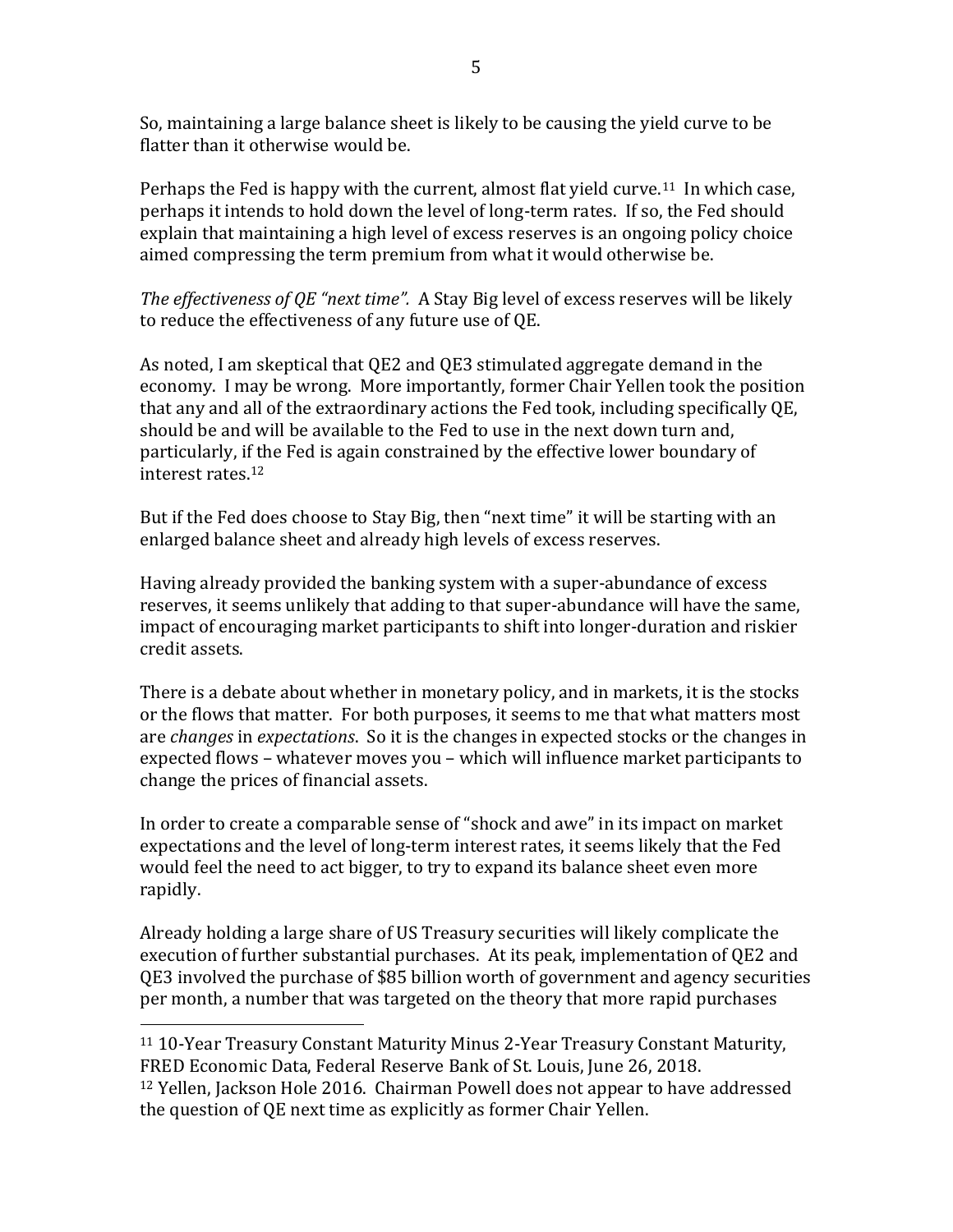would be likely to impair the functioning of the government securities market.<sup>13</sup> By maintaining large holdings of Treasury securities, by starting with a bigger balance sheet, the Fed would be likely to hit these "speed limits" more rapidly, reducing the potential efficacy of QE next time, compared to whatever it might have been the first time or would be in the event that the Fed started with a smaller balance sheet and a smaller share of Treasury securities already on its balance sheet.<sup>14</sup>

The Fed should explain whether, in its view, a Stay Big level of excess reserves and bond portfolio will enhance the effectiveness of any use of QE in the future and, if so, how.

*Impact on short-term funding market.* Stay Big will also be likely to impede the efficient allocation of reserve balances within the banking system via price signals. In the current environment, banks have much less incentive to manage their own funding positions and to trade fed funds with one another. While this may not impede that ability of the Fed to communicate about the expected path of shortterm interest rates, it will make short-term funding markets less efficient.

By impeding a market allocation of funds in normal times, Stay Big will make it less likely that price signals can serve as a warning sign of financial stress at individual firms. In the past, the relative scarcity of reserve balances and the need for banks to manage actively their balances with the Fed have provided both market participants and the Fed with a source of information about the willingness of banks to lend reserve balances to one another, as reflected in the premium that individuals banks may have to pay.

The market for repurchase agreements in government securities does not provide the same information because of the secured nature of these transactions. The market for single-name credit default swaps might provide this information but might also be considered untrustworthy.<sup>15</sup>

Given uncertainty about the transition from normal times to times of financial stress, I think it is likely that "next time" market-based price signals about the credit standing of individual firms will be missed.

*Possibility of losses on bond holdings.* With an enlarged portfolio of bonds, the Fed faces the increased probability of potentially large losses in the event of an

<sup>13</sup> See Transcript of Federal Open Market Committee on July 31 – August 1, 2012, remarks of Simon Potter, Manager, System Open Market Account, page 43 of 304. <sup>14</sup> Perhaps the advent of the Trump deficits, caused by the tax cuts enacted by Congress in 2017, will expand the supply of Treasury securities sufficiently to make this less of a worry.

<sup>15</sup> See Statement on Manufactured Credit Events by CFTC Divisions of Clearing and Risk, Market Oversight, and Swap Dealer and Intermediary Oversight, U.S. Commodity Futures Trading Commission, April 24, 2018.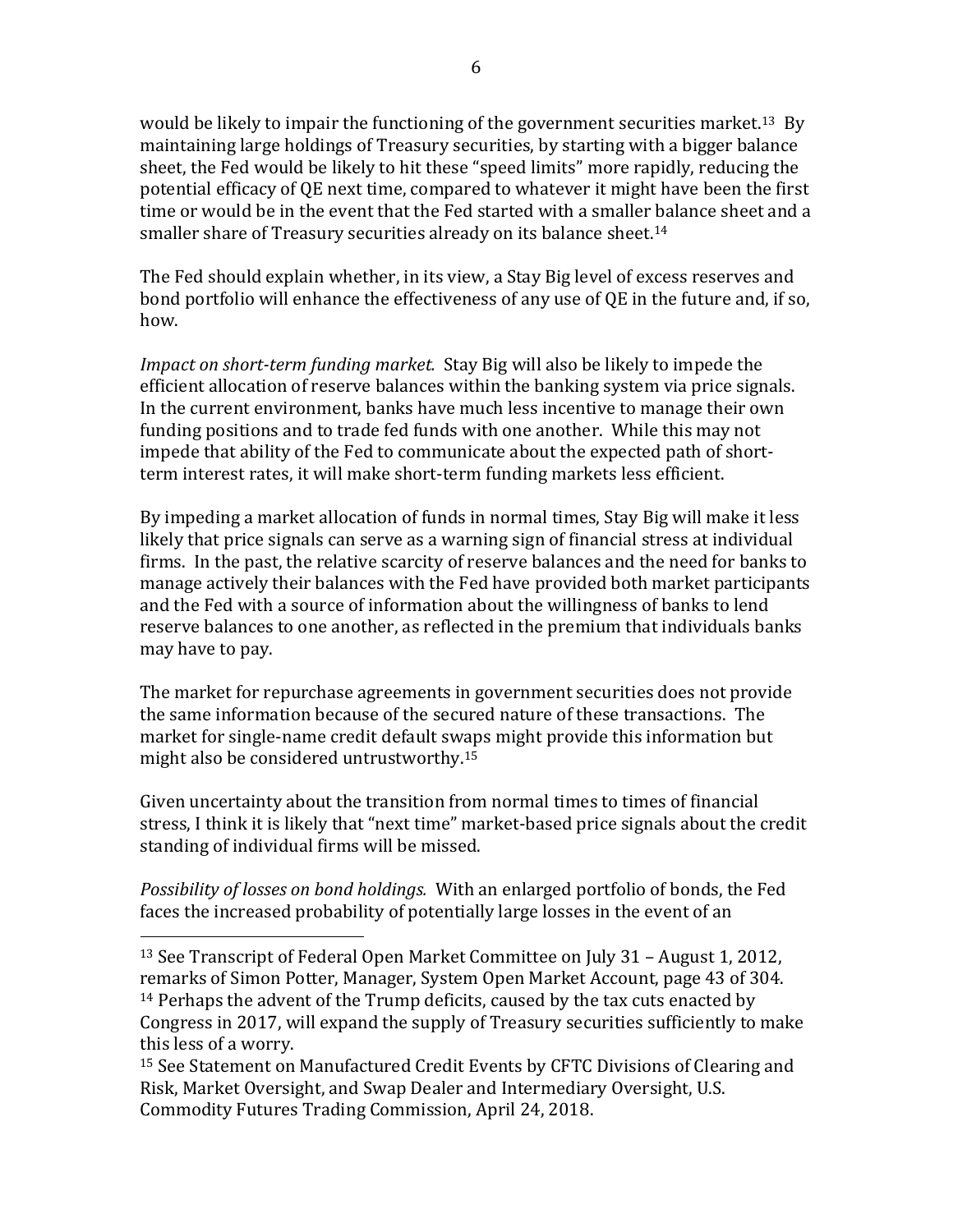appreciable increase in interest rates.<sup>16</sup> Just as the Fed routinely passes on its income from its large asset holdings to the US Treasury, any decline in this income would contribute to wider fiscal deficits. If losses were significant, in extremis, the Treasury would confront whether and how to address any impairment of the Fed's balance sheet. This is really a matter of fiscal policy, not monetary policy, but one that might generate a legislative response that could threaten the Fed's independence.

Having implemented QE, the Fed has indeed moved into the "fiscal space" and, as already noted, is now dependent on both Congress and the executive branch to tolerate the Fed's use of quasi-fiscal powers. This issue is much broader and more significant than the potential for losses to impair the flow of income to the US Treasury. This is only one way that Congress might become interested in the use of the Fed's balance sheet for fiscal purposes.<sup>17</sup>

# *The benefits of Stay Big are sketchy*

*Enhanced financial stability.* It has been argued that maintaining a high level of excess reserves will help prevent excessive maturity transformation and unnecessary private money creation which, in turn, will make the financial system more stable and less prone to crisis.<sup>18</sup> By satisfying more of the market's demand for money with Federal Reserve liabilities, it is reasoned, there will be less demand for private money creation.

Assuming that this is so, how would it work? How would maintaining a high level of excess reserves prevent banks from engaging in maturity transformation and private money creation?

To accomplish this, banks would need to hold such a high level of zero duration, excess reserve assets that they would be unable to create other, longer-duration credit assets of their own in the form of loans that they would write. To constrain

 $\overline{\phantom{a}}$ <sup>16</sup> See Christopher A. Simms, "Luncheon Address: Fiscal Policy, Monetary Policy and Central Bank Independence," Federal Reserve Bank of Kansas City, Economic Symposium, Jackson Hole, Wyoming, August 26, 2016.

<sup>17</sup> See Charles I. Plosser, "The Risks of a Fed Balance Sheet Unconstrained by Monetary Policy", Paper prepared for the Hoover Institution Conference on The Structural Foundations of Monetary Policy, Economics Working Paper 17102, May 4, 2017.

<sup>18</sup> See Robin Greenwood, Samuel G. Hanson, Jeremy C. Stein, "The Federal Reserve Balance Sheet as a Financial Stability Tool", paper prepared for the Federal Reserve Bank of Kansas City Symposium, Jackson Hole, Wyoming, September 2016, cited approvingly by Ben S. Bernanke, "Should the Fed keep its balance sheet large?" Brookings blog, September 2, 2016; also see "Shrinking the Fed's balance sheet", Brookings blog, January 26, 2017.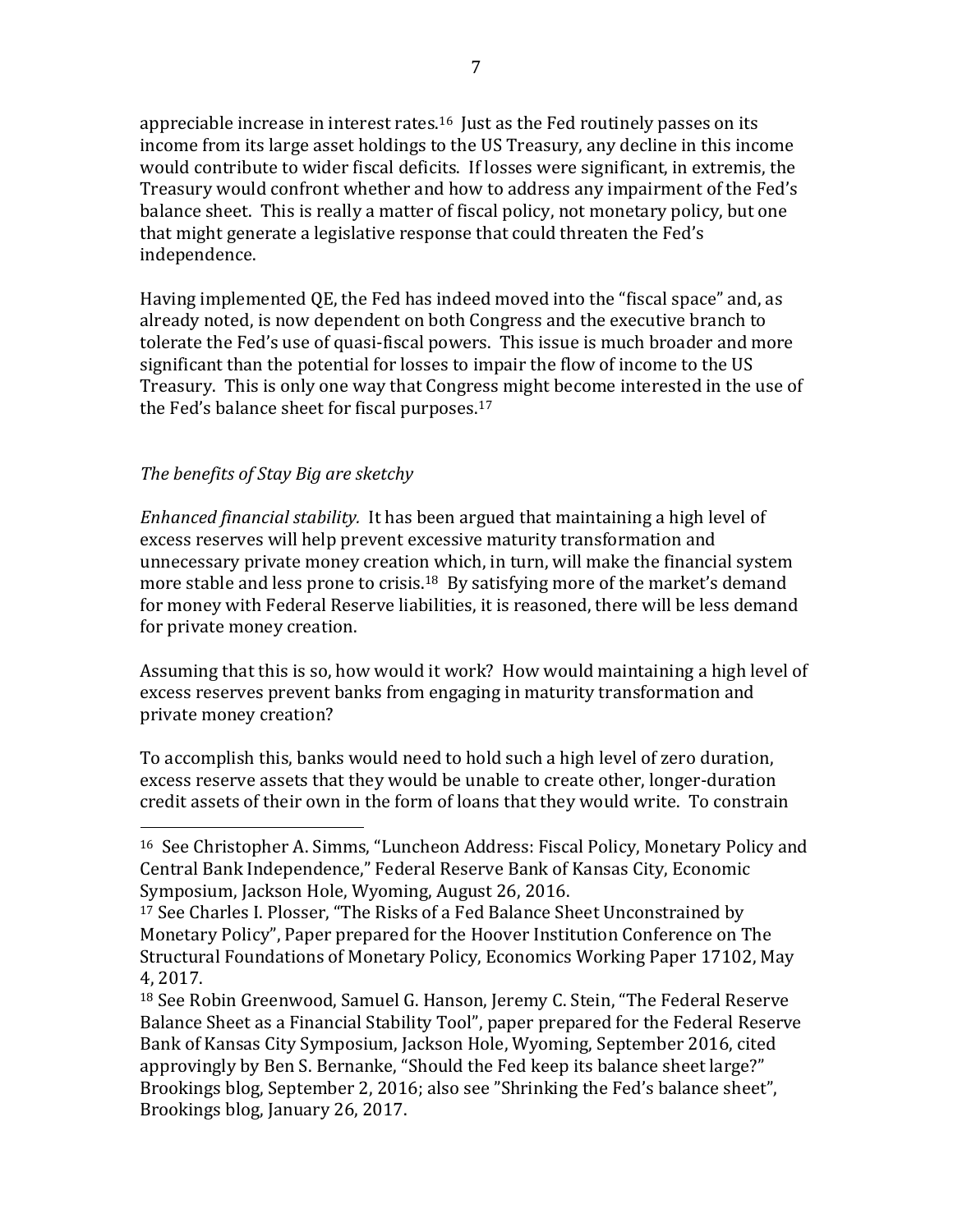their ability to engage in maturity transformation, between their deposit liabilities and their assets, the level of Fed liabilities would need to be so high as to be an effective constraint on the mismatch that the banking system as a whole incurs between the average duration of bank assets and the average duration of bank liabilities.

If the Stay Big super-abundance of excess reserves were to be so large as to constrain maturity transformation and the creation of private money, so large as to *crowd out* the ability of banks to create loans and money-like substitutes, then it would be a *restrictive* monetary policy. It would prevent the normal operations of the credit channel and suppress credit creation.

If a large balance sheet is how the Fed intends to stimulate the economy – the E in QE stands for "easing" after all – the apparent benefit of using high levels of excess reserves to prevent maturity transformation would have the opposite effect. Which is it: is a large balance sheet an easy monetary policy or a tight one?

An enlarged central bank balance sheet might be *neither* an effective way to stimulate *nor* an effective way to restrict maturity transformation and the creation of credit and private money. But it seems unlikely that it could simultaneously be both. This "benefit" of Stay Big appears to be especially sketchy.

*Reduced financial stress and stigma*. A Stay Big super abundance of excess reserves could reduce the likelihood of financial stress and the potential stigma, or reluctance, of banks to borrow reserves from the Fed when needed.<sup>19</sup>

If the Fed permanently smoothers the short-end of the yield curve with a quantity of reserves well in excess of the plausible, normal operating needs of the banking system, banks would, indeed, be less likely to find themselves "short" of reserve balances. In effect, Stay Big would "pre-fund" liquidity to those institutions that hold accounts at the Fed. However, we have normally thought of liquidity provision by the central bank, particularly in the lender-of-last resort context, as a way to *alleviate* financial stress. How would Stay Big prevent financial stress in the first instance?

A super abundance of reserves might make it difficult for the banking system to be both illiquid and high-leveraged at the same time. Banks might still operate principally on the borrowed liabilities of their deposits and other short-term funding. But by forcing banks to hold high levels of reserve balances on the asset sides of their balance sheets, banks could more readily meet withdrawals of their deposits and reduce the risk of bank runs and panics. In this sense, a high level of excess reserves might operate as a minimum liquidity requirement for the banking system as a whole.

l

<sup>19</sup> Ben S. Bernanke, Brooking Blog, 2016.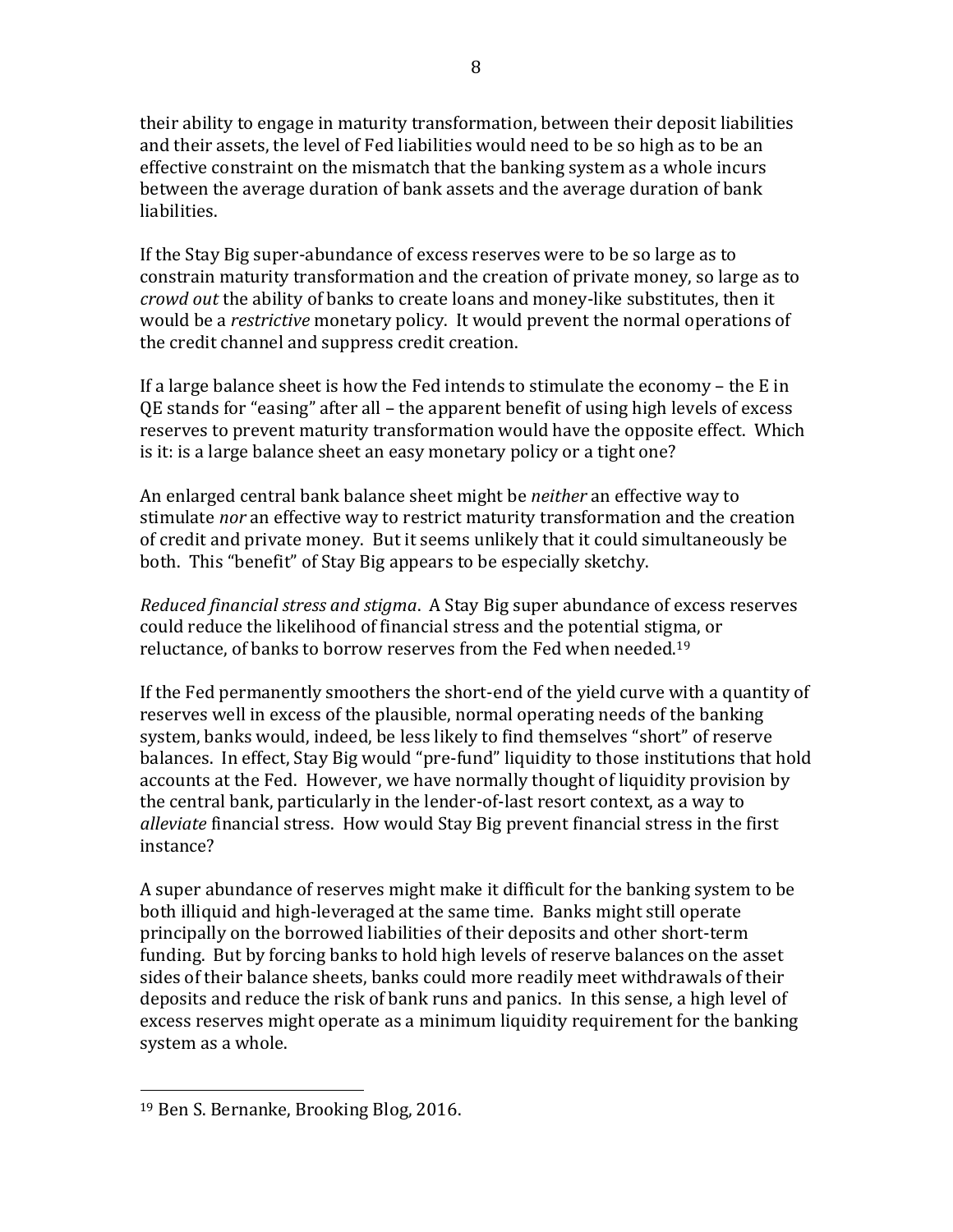But this seems unlikely to act as a binding constraint on individual banks. It would also not have an impact on non-bank financial firms that lack accounts with the Fed.

An individual bank might still sell its fed funds to other banks. While a given bank's own regulatory liquidity requirements would be a binding constraint, the total supply of reserves would not. So individual banks would still be able to both illiquid – up to the point of their liquidity requirements – and highly levered. Moreover, the absence of a deep and robust funds market, operating on price signals, would likely make it more difficult for an individual bank in need to purchase fed funds when desired.

Also, to the extent that Stay Big helps make the banking system more liquid and, thereby, less likely to be both highly leveraged and illiquid at the same time, this would only apply to banks that hold accounts at the Federal Reserve. This would do nothing to prevent firms in the non-bank financial sector – the notorious shadow banks – or firms in the corporate sector from being both highly leveraged and illiquid.

This would suggest that "next time" it is more likely that financial stress will emerge outside the banking system than within it. This would make it (even) more likely that, in the event of financial stress next time, the Federal Reserve will be called upon the consider using its powers to lend to non-banks under Section 13(3) of the Federal Reserve Act.

Overwhelming the fed funds market and impairing the efficient allocation of reserves via price signals within the banking system have the "benefit" of reducing, somewhat, the likelihood that individual banks end up "short" funds. But whether and how this might actually reduce the likelihood of stress in the financial system remains to be explained.

*Improved "transmission mechanism".* It has also been suggested that a larger balance sheet that incorporates the Fed's reverse repurchase program (RRP) could improve the transmission of the Fed's intended level of short-term interest rates to other markets more effectively.<sup>20</sup>

While this may be so, it conflates the size of the Fed's balance sheet with the number and type of the counterparties with whom the Fed acts. The Fed could have an expanded set of counterparties, beyond the banks and primary dealers with whom it dealt in the past, but still seek to influence overnight rates "at the margin" rather than by re-pricing most or all of the enlarged stock of reserves.

<sup>20</sup> Darrell Duffie and Arvind Krishnamurthy, "Passthrough Efficiency in the Fed's New Monetary Policy Setting", paper presented at the Federal Reserve Bank of Kansas City Symposium, Jackson Hole, Wyoming, September 2016, cited approvingly by Bernanke, Brookings Blog, 2016.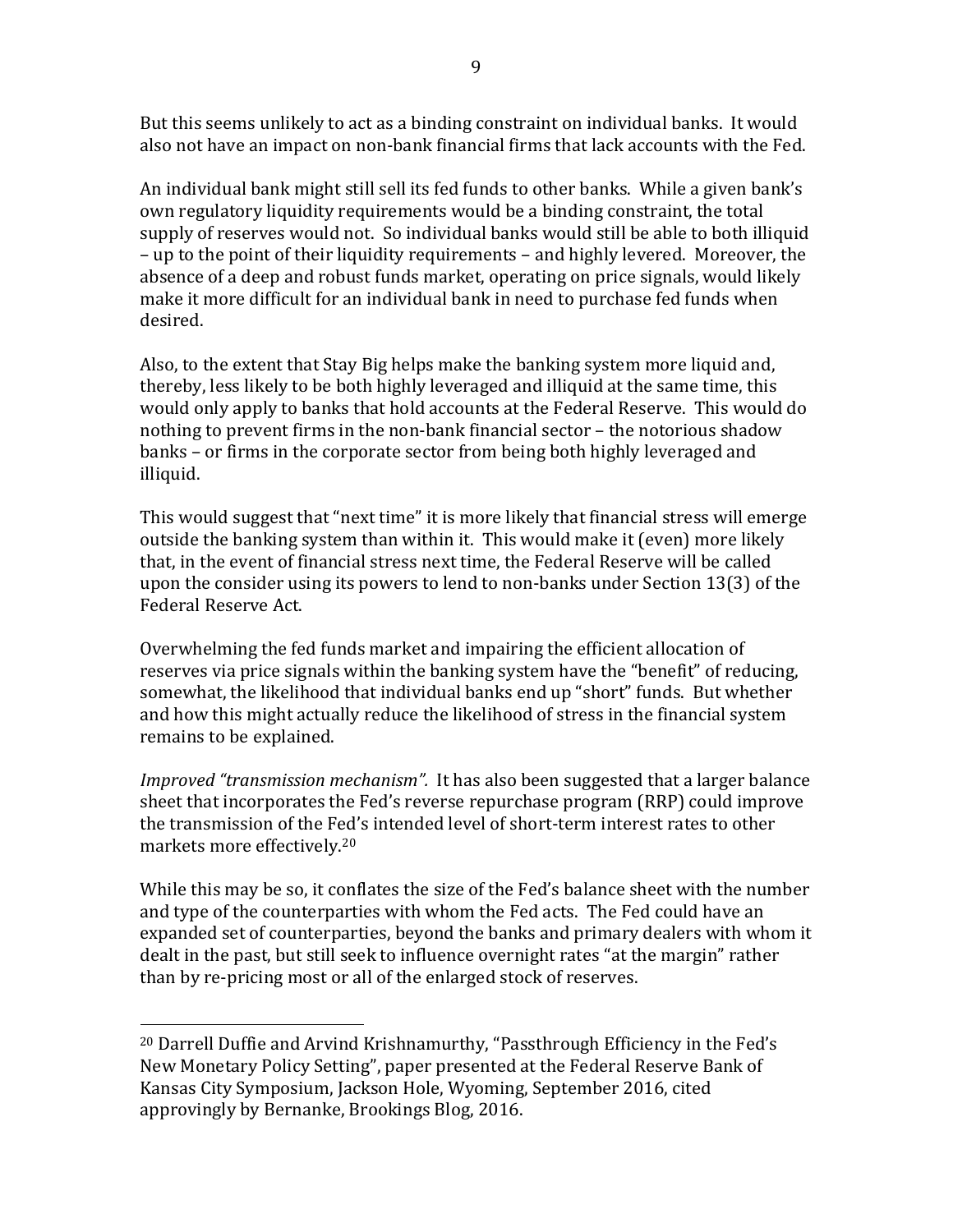The RRP program was designed to help the Fed "mop up" the super-abundance of excess reserves.<sup>21</sup> Given that the Fed has a super-abundance of excess reserves, the RRP tool is certainly a useful means of coping. But this is an unpersuasive rational for maintaining any particular level of excess reserves.

It is important to note that this claim is *only* about the "transmission mechanism" of monetary policy *to* other *short-term* interest rates. I was unaware that anyone thought that this was an especially important constraint on the Fed's effectiveness – other than in the conditions of extraordinarily high levels of excess reserves. The argument that the Fed can better *cope* with an enlarged balance sheet is not a compelling rational for maintaining a large balance sheet.

But even if one does consider the transmission of the Fed's policy impulse among short-term rates to be important (other than specifically to address the problem of high levels of excess reserves), one would still want to consider the tradeoff between maintaining a Stay Big level of excess reserves for purposes of more effectively transmitting the Fed's signals to other short-term rates against the cost of diminished influence over the level of long-term rates and the shape of the yield curve.

# *What's going on?*

 $\overline{\phantom{a}}$ 

There are only three tools of monetary policy that matter: (a) the size and composition of the central bank's balance sheet; (b) the price of the central bank's liabilities; and (c) expectations about (a) and (b).

Quantitative Easing was justified by the theory that, even at the effective lower boundary of the price of the Fed's liabilities, expectations about the size and composition of the Fed's balance sheet would lower long-term interest rates and stimulate private credit growth and aggregate demand. But keeping the Fed's balance sheet large is now being justified by the theory that doing so will help the Fed reduce volatility in the price of its liabilities, prevent banks from creating too much credit and reduce the need for banks to manage the liquidity of their asset portfolios.

Maybe these are all "good" things but they seem more like a sideshow than the main event.

It is possible to imagine that monetary policy can work without the credit channel. We can imagine that somehow expectations about interest rates will operate directly upon our propensities to consume, to investment and to save without involving the business of dis-saving and private credit and money creation. But

<sup>21</sup> Ben S. Bernanke, Statement prepared for the Committee on Financial Services, U.S. House of Representatives, February 10, 2010, page 7.